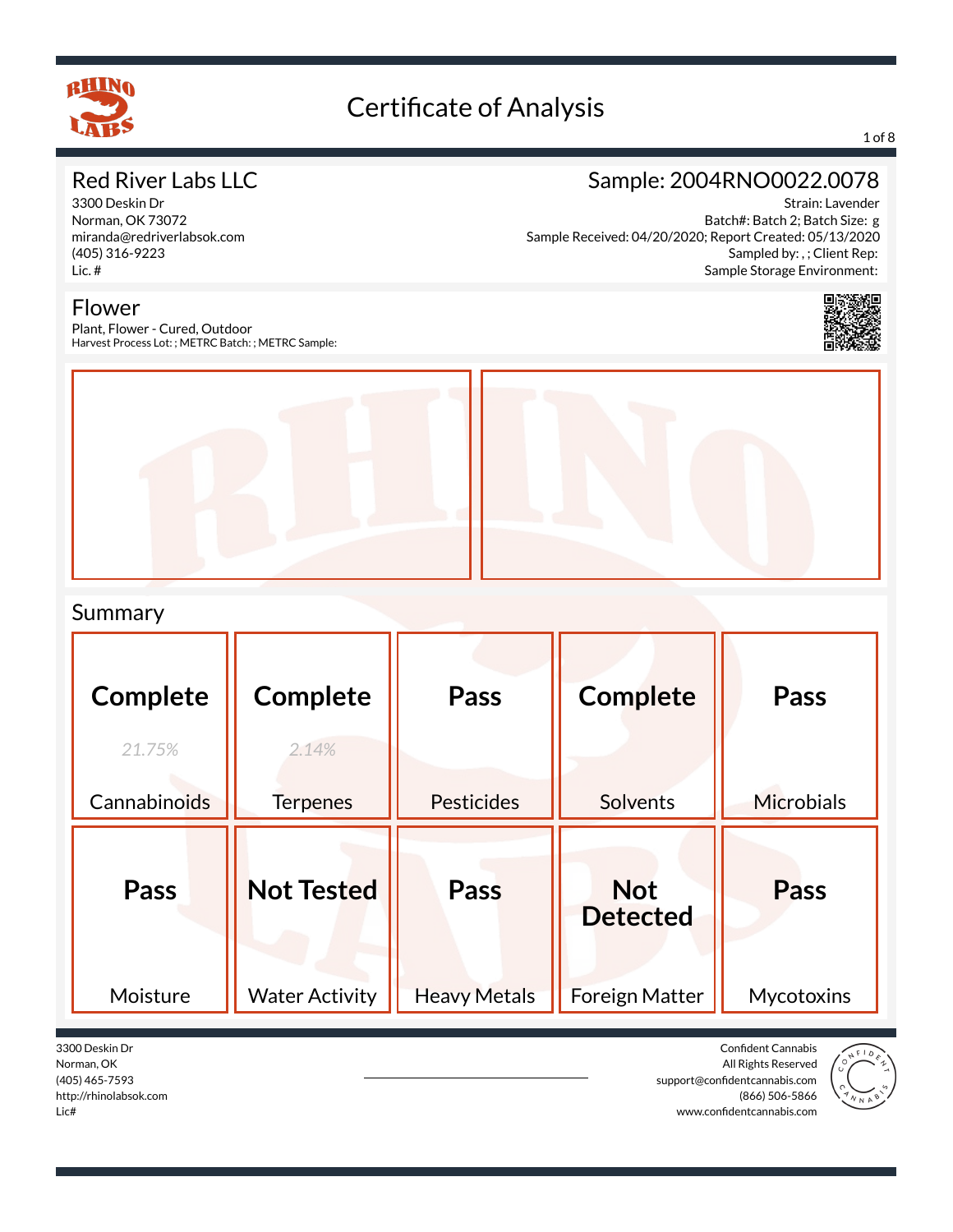

Flower

# Certificate of Analysis

#### 2 of 8

#### Red River Labs LLC

3300 Deskin Dr Norman, OK 73072 miranda@redriverlabsok.com (405) 316-9223 Lic. #

## Sample: 2004RNO0022.0078

Strain: Lavender Batch#: Batch 2; Batch Size: g Sample Received: 04/20/2020; Report Created: 05/13/2020 Sampled by: , ; Client Rep: Sample Storage Environment:



Plant, Flower - Cured, Outdoor Harvest Process Lot: ; METRC Batch: ; METRC Sample:



## Cannabinoids Complete

| Analyte |            | <b>Results</b> | <b>Results</b> |  |
|---------|------------|----------------|----------------|--|
|         | <b>PPM</b> | %              | mg/g           |  |
| THCa    |            | 20.36          | 203.6          |  |
| ∆9-THC  |            | 0.82           | 8.2            |  |
| CBDa    |            | 0.10           | 1.0            |  |
| CBGa    |            | 0.38           | 3.8            |  |
| CBG     |            | 0.09           | 0.9            |  |
| Total   |            | 21.75          | 217.5          |  |



3300 Deskin Dr Norman, OK (405) 465-7593 http://rhinolabsok.com Lic#



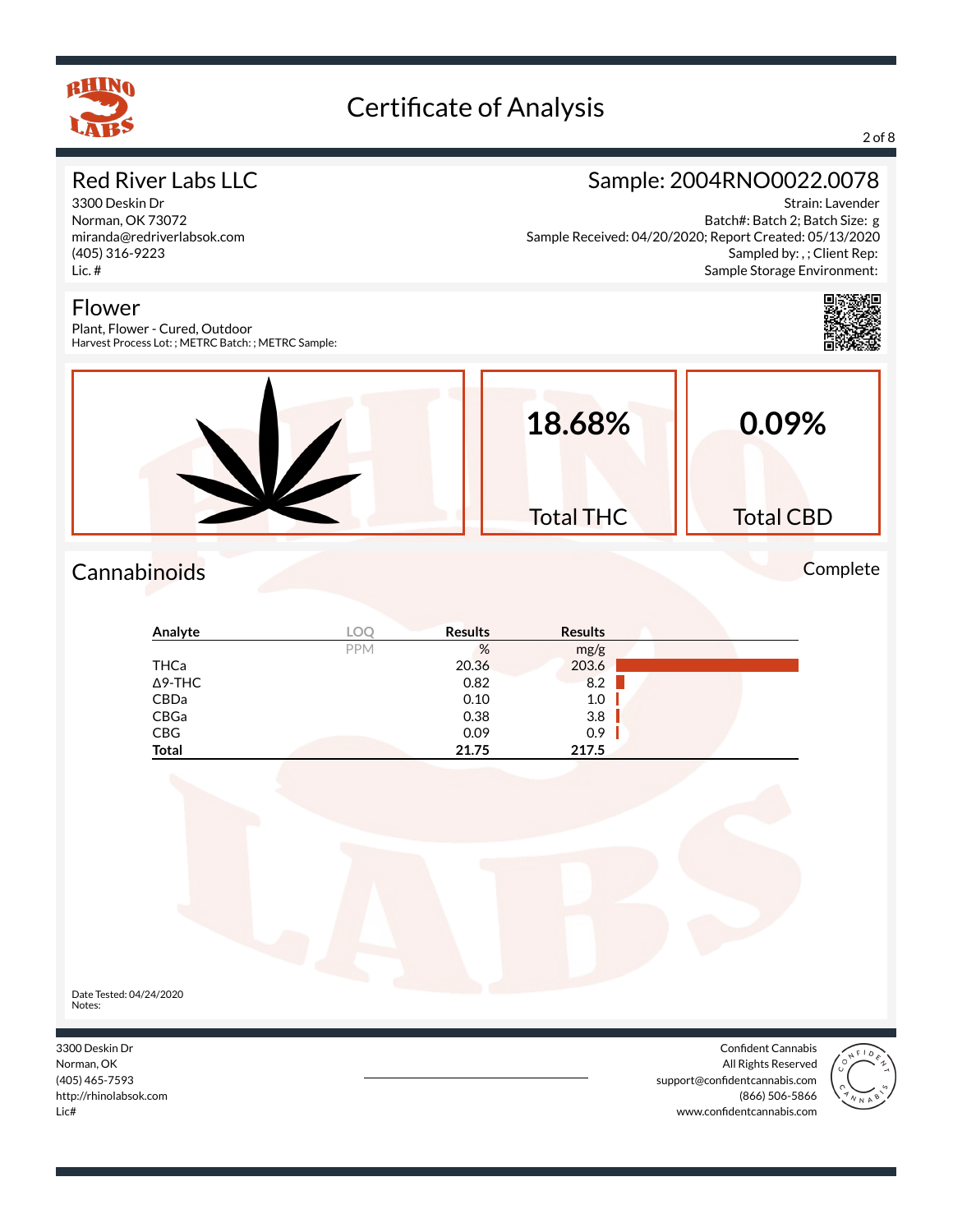

#### 3 of 8

#### Red River Labs LLC

3300 Deskin Dr Norman, OK 73072 miranda@redriverlabsok.com (405) 316-9223 Lic. #

#### Flower

Plant, Flower - Cured, Outdoor Harvest Process Lot: ; METRC Batch: ; METRC Sample:

#### **Terpenes**

## Sample: 2004RNO0022.0078

Strain: Lavender Batch#: Batch 2; Batch Size: g Sample Received: 04/20/2020; Report Created: 05/13/2020 Sampled by: , ; Client Rep: Sample Storage Environment:



Primary Aromas

#### Notes: **Analyte LOQ Results Results** % % mg/g  $\beta$ -Myrcene 8.6  $\beta$ -Caryophyllene 7.1 0.71 7.1 ž-Humulene 0.36 3.6 Terpinolene 2.1 2.1 2.1 3-Carene NR NR NR α-Bisabolol **NR** NR NR α-Pinene NR NR NR α-Terpinene NR NR NR β-Pinene NR NR NR Camphene NR NR NR NR δ-Limonene NR NR NR y-Terpinene NR NR NR NR Geraniol NR NR NR NR Guaiol NR NR Isopulegol NR NR Linalool NR NR Nerolidol NR NR Ocimene NR NR NR NR p-Cymene NR NR **Total 2.14 21.4 Hops** Cinnamon **Turpentine 2.14%** Total Terpenes Date Tested: 05/13/2020

3300 Deskin Dr Norman, OK (405) 465-7593 http://rhinolabsok.com Lic#

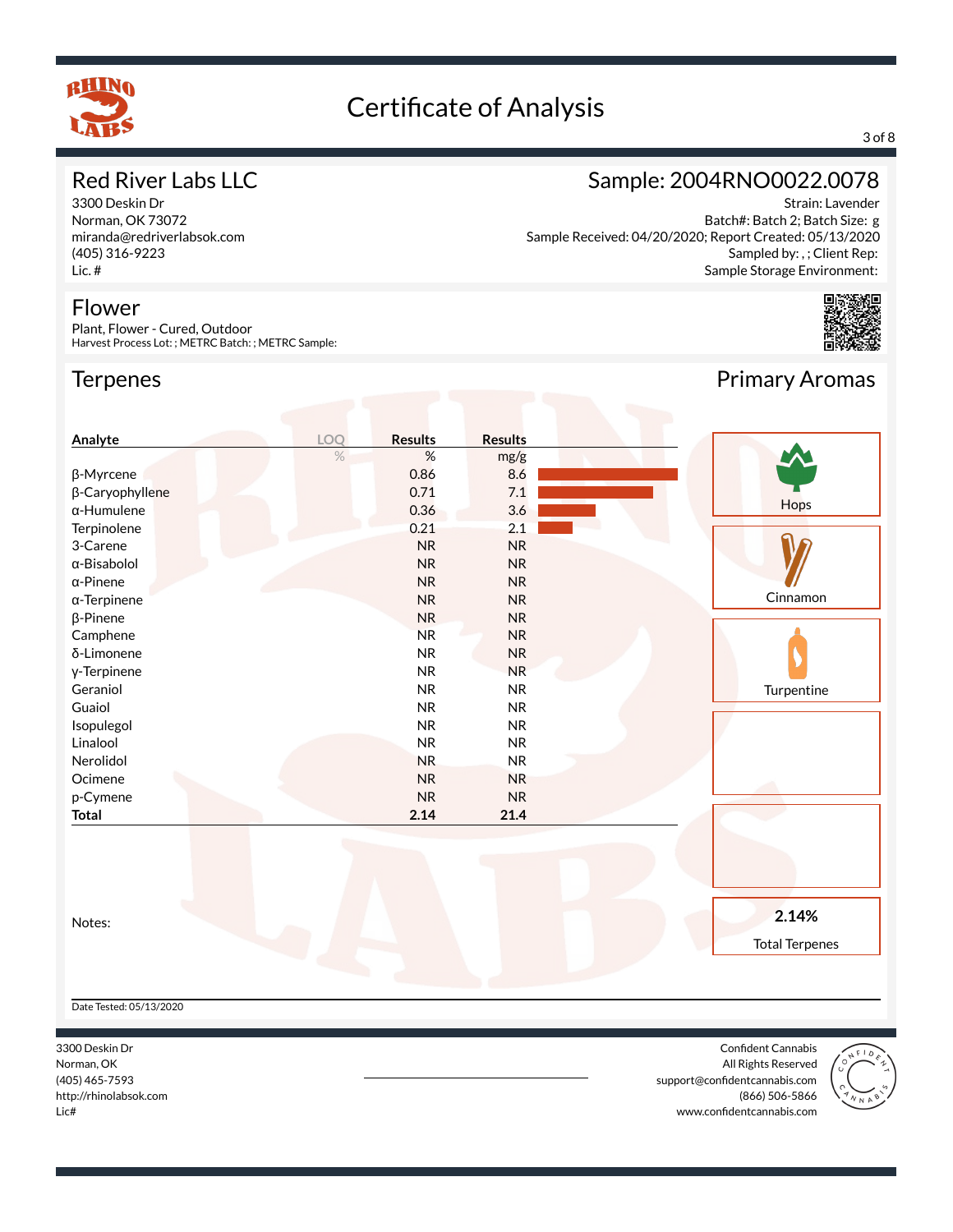

#### 4 of 8

## Red River Labs LLC

3300 Deskin Dr Norman, OK 73072 miranda@redriverlabsok.com (405) 316-9223 Lic. #

#### Flower

Plant, Flower - Cured, Outdoor Harvest Process Lot: ; METRC Batch: ; METRC Sample:

## Microbials Pass



Strain: Lavender

Batch#: Batch 2; Batch Size: g

Sampled by: , ; Client Rep:

Sample: 2004RNO0022.0078

Sample Received: 04/20/2020; Report Created: 05/13/2020

| Analyte               | Limit | <b>Units</b> | <b>Status</b> |
|-----------------------|-------|--------------|---------------|
|                       | CFU/g | CFU/g        |               |
| Aspergillus flavus    |       | <b>ND</b>    | Pass          |
| Aspergillus fumigatus |       | <b>ND</b>    | Pass          |
| Aspergillus niger     |       | <b>ND</b>    | Pass          |
| Aspergillus terreus   |       | <b>ND</b>    | Pass          |
| E. Coli               |       | <b>ND</b>    | Pass          |
| Salmonella SPP        |       | ND           | Pass          |

3300 Deskin Dr Norman, OK (405) 465-7593 http://rhinolabsok.com Lic#

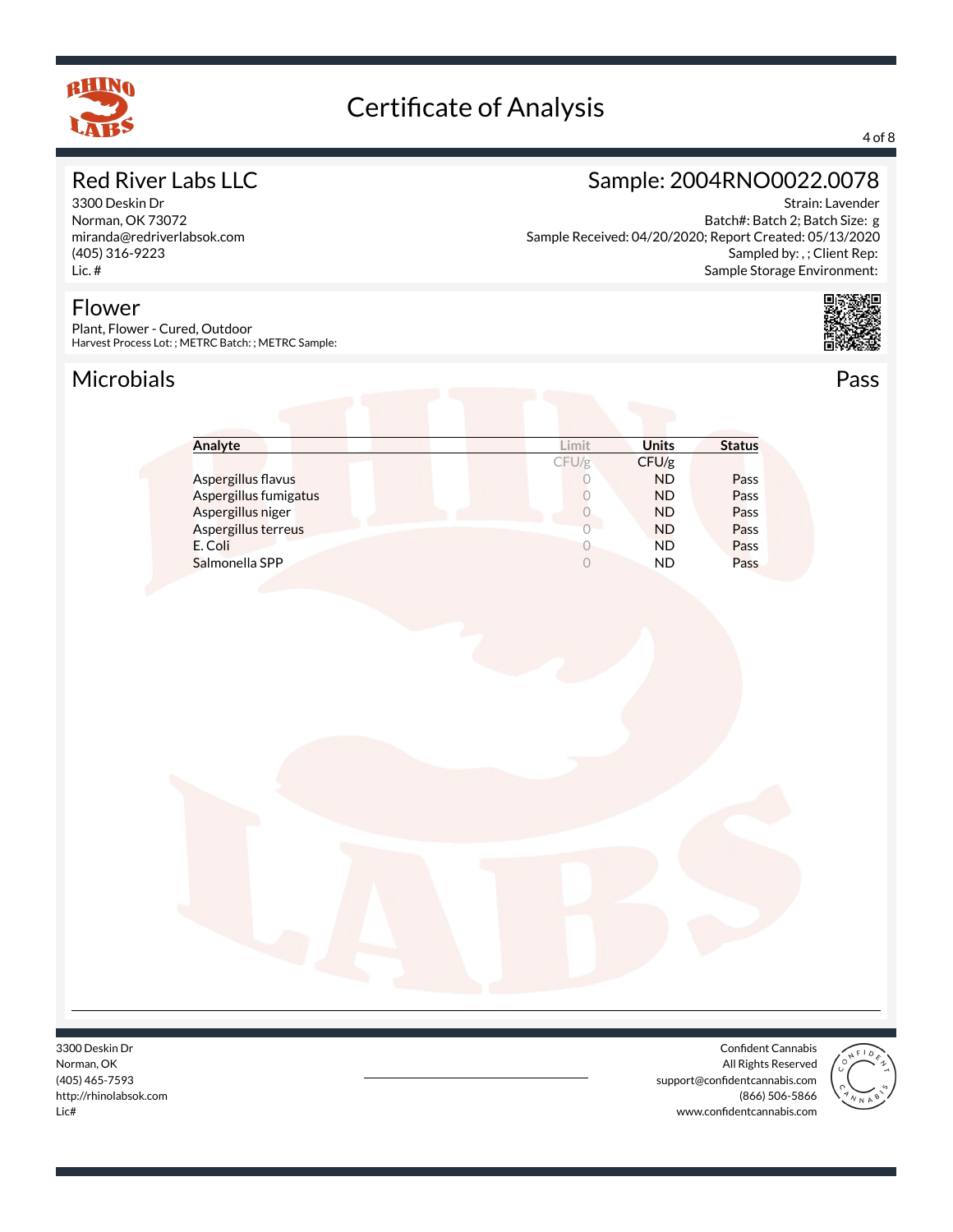

#### 5 of 8

## Red River Labs LLC

3300 Deskin Dr Norman, OK 73072 miranda@redriverlabsok.com (405) 316-9223 Lic. #

#### Flower

Plant, Flower - Cured, Outdoor Harvest Process Lot: ; METRC Batch: ; METRC Sample:

## Heavy Metals **Pass**



Strain: Lavender Batch#: Batch 2; Batch Size: g Sample Received: 04/20/2020; Report Created: 05/13/2020 Sampled by: , ; Client Rep: Sample Storage Environment:



| Analyte | <b>Mass</b> |            | imit       | <b>Status</b> |
|---------|-------------|------------|------------|---------------|
|         | <b>PPM</b>  | <b>PPM</b> | <b>PPM</b> |               |
| Arsenic | <b>ND</b>   |            |            | Pass          |
| Cadmium | <b>ND</b>   |            |            | Pass          |
| Lead    | <b>ND</b>   |            |            | Pass          |
| Mercury | <b>ND</b>   |            |            | Pass          |

3300 Deskin Dr Norman, OK (405) 465-7593 http://rhinolabsok.com Lic#

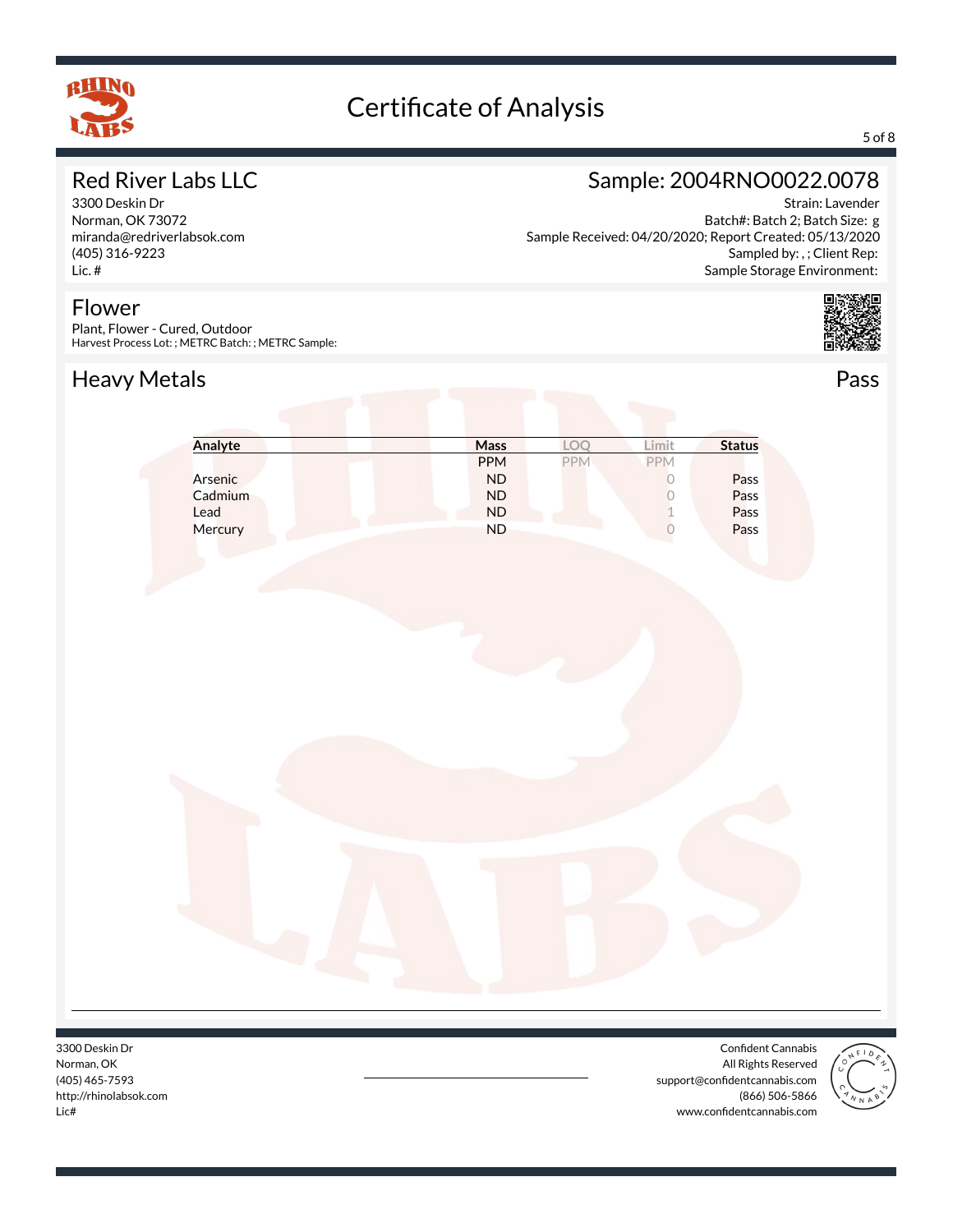

#### 6 of 8

## Red River Labs LLC

3300 Deskin Dr Norman, OK 73072 miranda@redriverlabsok.com (405) 316-9223 Lic. #

## Sample: 2004RNO0022.0078

Strain: Lavender Batch#: Batch 2; Batch Size: g Sample Received: 04/20/2020; Report Created: 05/13/2020 Sampled by: , ; Client Rep: Sample Storage Environment:



Harvest Process Lot: ; METRC Batch: ; METRC Sample:

Plant, Flower - Cured, Outdoor

## Mycotoxins **Pass**

Flower

| Analyte                 | $\bigcap$ | .imit | Units      | <b>Status</b> |
|-------------------------|-----------|-------|------------|---------------|
|                         | PPB       | PPB   | <b>PPB</b> |               |
| <b>B1</b>               |           | 20.00 | <b>ND</b>  | Pass          |
| <b>B2</b>               |           | 20.00 | <b>ND</b>  | Pass          |
| G <sub>1</sub>          |           | 20.00 | <b>ND</b>  | Pass          |
| G2                      |           | 20.00 | <b>ND</b>  | Pass          |
| Ochratoxin A            |           | 20.00 | <b>ND</b>  | Pass          |
| <b>Total Aflatoxins</b> |           | 20.00 | <b>ND</b>  | Pass          |

3300 Deskin Dr Norman, OK (405) 465-7593 http://rhinolabsok.com Lic#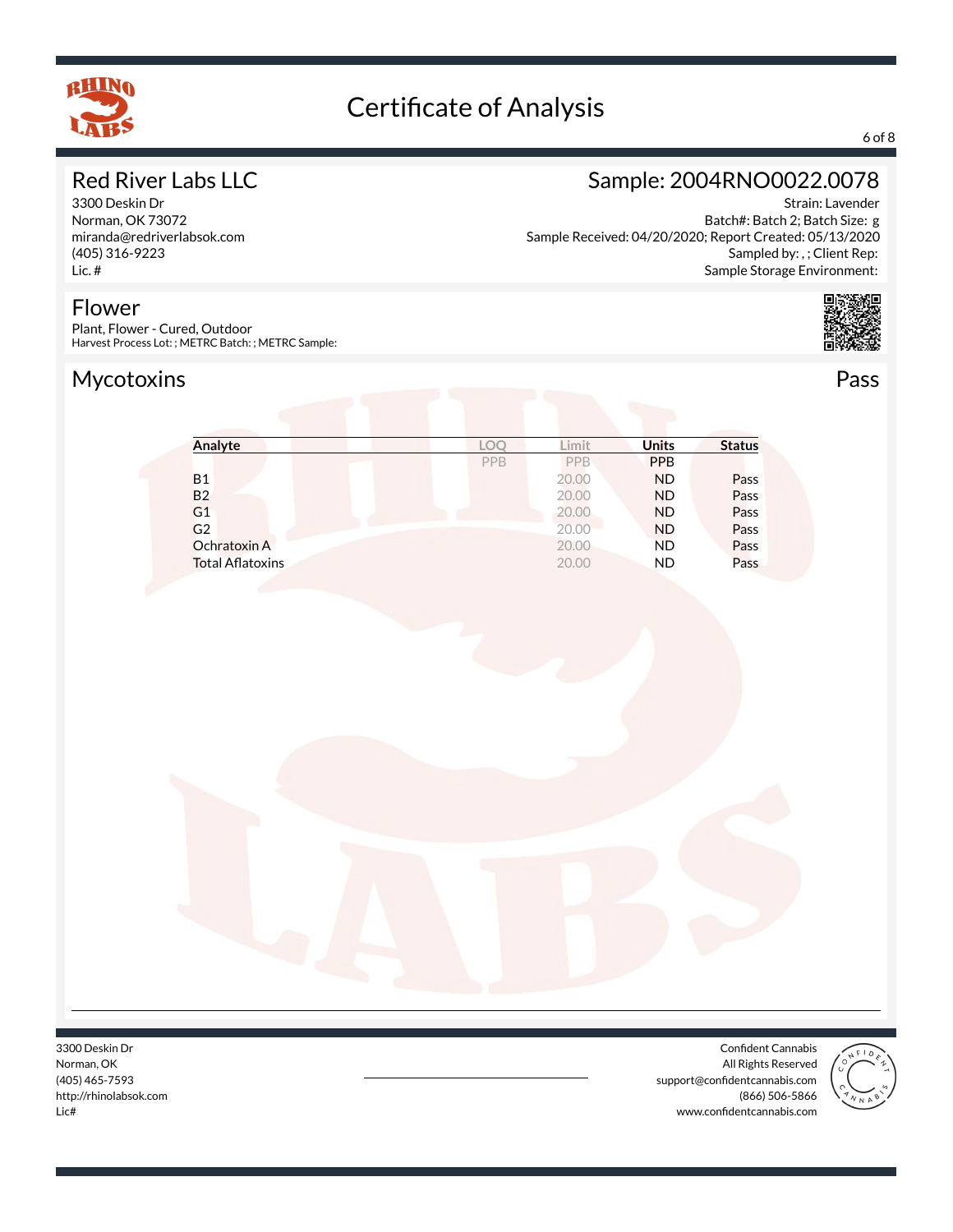

#### 7 of 8

## Red River Labs LLC

3300 Deskin Dr Norman, OK 73072 miranda@redriverlabsok.com (405) 316-9223 Lic. #

#### Flower

Plant, Flower - Cured, Outdoor Harvest Process Lot: ; METRC Batch: ; METRC Sample:

## Residual Solvents **Complete**

## Sample: 2004RNO0022.0078

Strain: Lavender Batch#: Batch 2; Batch Size: g Sample Received: 04/20/2020; Report Created: 05/13/2020 Sampled by: , ; Client Rep: Sample Storage Environment:



| Analyte        | LOO        | Limit      | <b>Mass</b>    | <b>Status</b> |
|----------------|------------|------------|----------------|---------------|
|                | <b>PPM</b> | <b>PPM</b> | <b>PPM</b>     |               |
| Acetone        | 1.000      | 1000.000   | N <sub>R</sub> | <b>NT</b>     |
| <b>Benzene</b> | 1.000      | 2.000      | <b>NR</b>      | <b>NT</b>     |
| <b>Butane</b>  | 1.000      | 1000.000   | N <sub>R</sub> | <b>NT</b>     |
| Heptane        | 1.000      | 1000.000   | <b>NR</b>      | <b>NT</b>     |
| <b>Hexanes</b> | 1.000      | 1000.000   | <b>NR</b>      | <b>NT</b>     |
| Pentane        | 1.000      | 1000.000   | NR.            | <b>NT</b>     |
| Propane        | 1.000      | 1000.000   | N <sub>R</sub> | NT            |
| Toluene        | 1.000      | 180,000    | N <sub>R</sub> | NT            |
| Xylenes        | 1.000      | 430.000    | N <sub>R</sub> | NT            |

3300 Deskin Dr Norman, OK (405) 465-7593 http://rhinolabsok.com Lic#